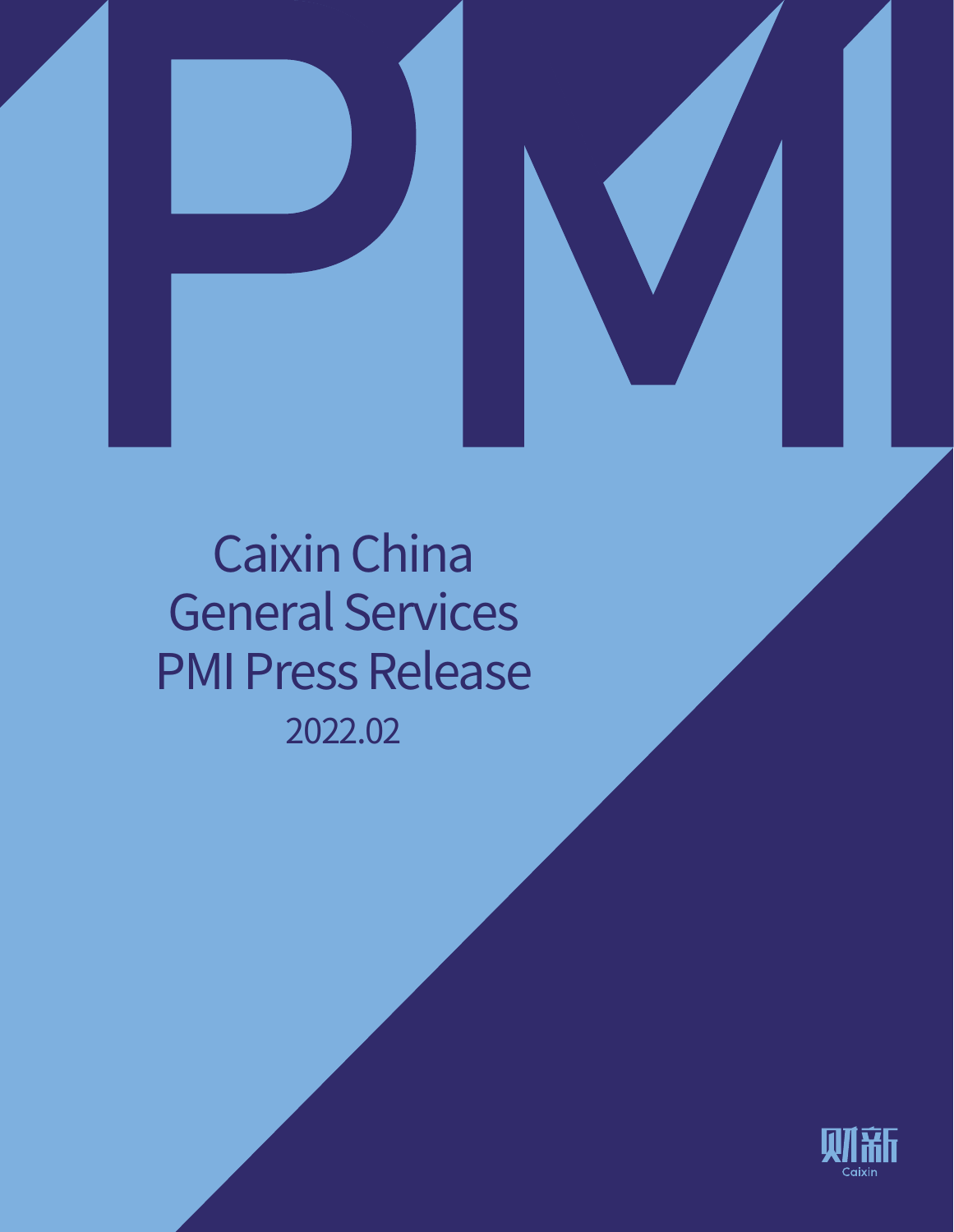Embargoed until 0945 CST (0145 UTC) 3 March 2022

## **Caixin China General Services PMI**

Services activity expands at slowest rate for six months

Latest survey data signalled a further slowdown in business activity growth across China's service sector in February. Output rose only slightly overall, while firms reported a renewed fall in overall new business, which was linked to the ongoing pandemic and measures to contain the virus. Employment meanwhile fell slightly for the second month in a row, and backlogs of work increased marginally. Cost pressures eased, with both input costs and output charges rising at slower rates than those seen at the start of the year.

Despite the recent slowdown in activity growth, businesses expressed stronger optimism for the year ahead, often linked to forecasts of a robust post-pandemic recovery.

The seasonally adjusted headline Business Activity Index slipped from 51.4 in January to 50.2 in February, to signal only a marginal rise in services activity. Notably, the expansion was the softest seen since the current period of growth began last September. According to panel members, the ongoing pandemic and measures to stem the spread of the virus had dampened business activity.

Measures to contain COVID-19 cases, including travel restrictions, also impacted client demand, which fell for the first time in six months. Though mild, it marked the quickest decline in total new work since April 2020. This was partly due to a further reduction in new export business, which was reportedly also dampened by the pandemic.

Capacity pressures moderated in February, as highlighted by a softer increase in outstanding workloads. Notably, the rate of accumulation was the slowest seen for four months and only marginal. When higher backlogs were reported, this was generally due to the pandemic and its impact on operations and logistics.

Service sector employment in China fell for the second month running in February. However, the rate of job shedding eased since January and was only slight. Firms that registered lower headcounts often linked this to relatively subdued demand conditions and challenges recruiting or replacing workers due to COVID-19.

Latest survey data showed a notable slowdown in the rate of input price inflation midway through the first quarter. The latest increase in input costs was the softest since August 2021 and mild overall. Where higher expenses were reported, they were often attributed to greater costs for raw materials, energy and labour.

The rate of prices charged inflation likewise slowed in February. Service providers raised their fees only modestly, with some firms choosing to raise their fees in order to pass on additional cost burdens to clients. However, there were reports that increased competition for new business had limited overall pricing power.

Although firms saw a further slowdown in growth momentum during February, optimism around the 12-month outlook for output improved to a three-month high. Service providers generally expect a strong postpandemic recovery, improving customer demand and new product launches to drive activity growth over the next year.

#### **China General Services Business Activity Index**

 $sa$ ,  $>50$  = growth since previous month



#### Key findings:

Business activity rises at slower pace amid renewed drop in new orders

Employment falls slightly

Weaker increases in input costs and prices charged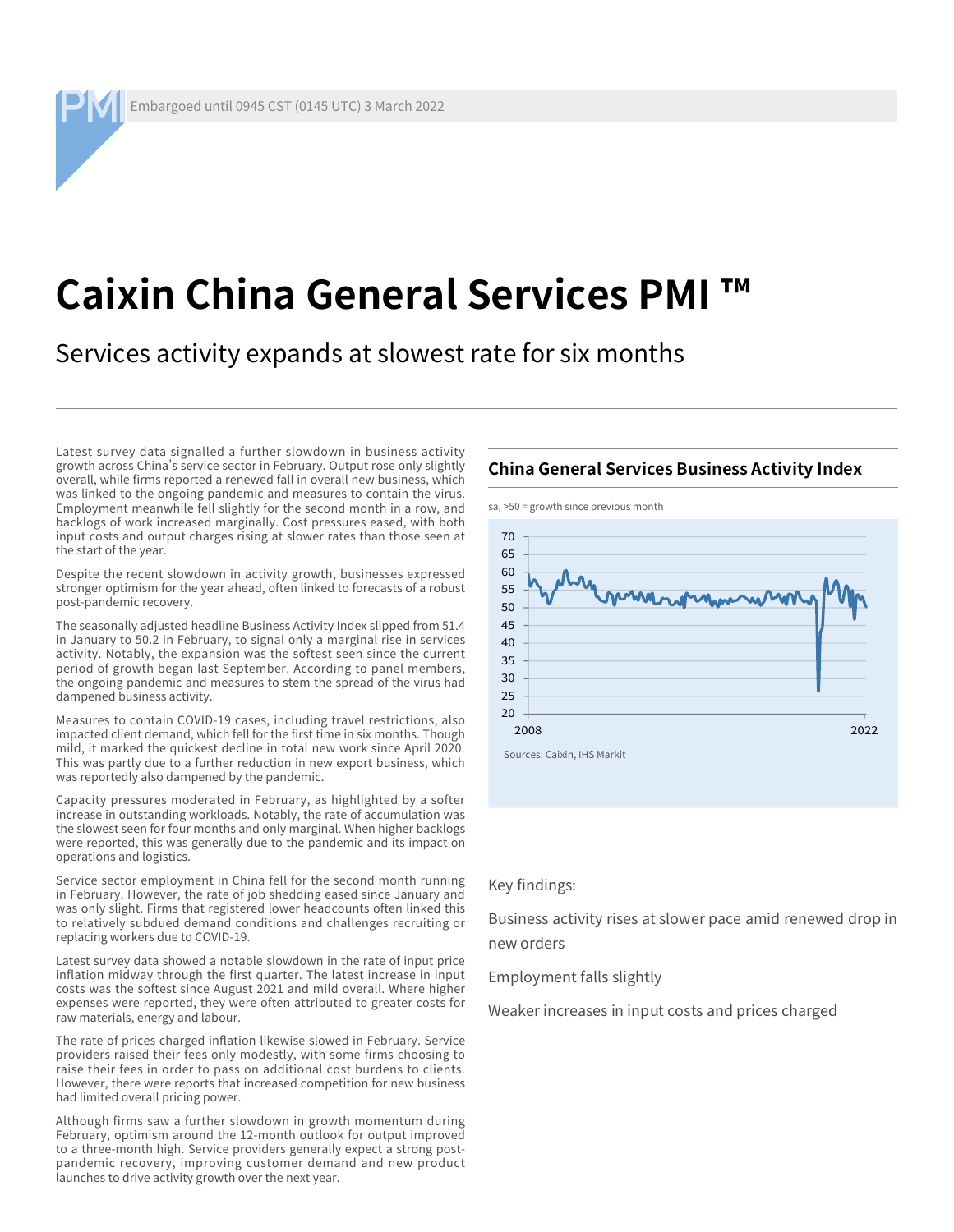则乱

#### **New Business Index**



Commenting on the China General Services PMI ™ data, Dr. Wang Zhe, Senior Economist at Caixin Insight Group said:

*"The Caixin China General Services Business Activity Index came in at 50.2 in February, down from 51.4 the previous month but still in expansionary territory. Over the past month, Covid-19 flare-ups in several regions had a relatively large impact on the services sector.*

*"Demand for services contracted, while supply expanded at a limited pace. The spread of Covid-19 in several regions hurt business operations of service companies. The business activity index managed to remain in expansionary territory in February, but fell to its lowest point in six months. The Covid flare-ups had a larger impact on demand than on supply. The gauge of total new business fell into contractionary territory in February for the first time in six months. Surveyed enterprises said the latest wave of the pandemic also impacted foreign trade, with new export business contracting for the second straight month in February.*

*"The job market for services continued to shrink. The resurgence of Covid and the largely weakened market demand took a toll on the labor market. The measure of employment remained in* 

#### **Employment Index**



*negative territory for the second month in a row, though the rate of contraction was limited. Impacted by the epidemic and weakening market demand, outstanding business rose only slightly.* 

*"Input costs and prices charged both continued to rise. Input costs of service enterprises grew at the slowest pace since August. High prices of raw materials and energy, as well as high labor costs, put pressure on suppliers in the services sector, which passed along a portion of their higher costs to customers. As a result, prices charged rose further. The gauge of input costs was higher than the gauge of prices charged, indicating the survival pressure facing service enterprises.*

*"Market sentiment remained positive. Companies in the services sector grew more confident that the domestic epidemic will be kept under control. The measure of future activity expectations rose further into positive territory, hitting its highest in three months."*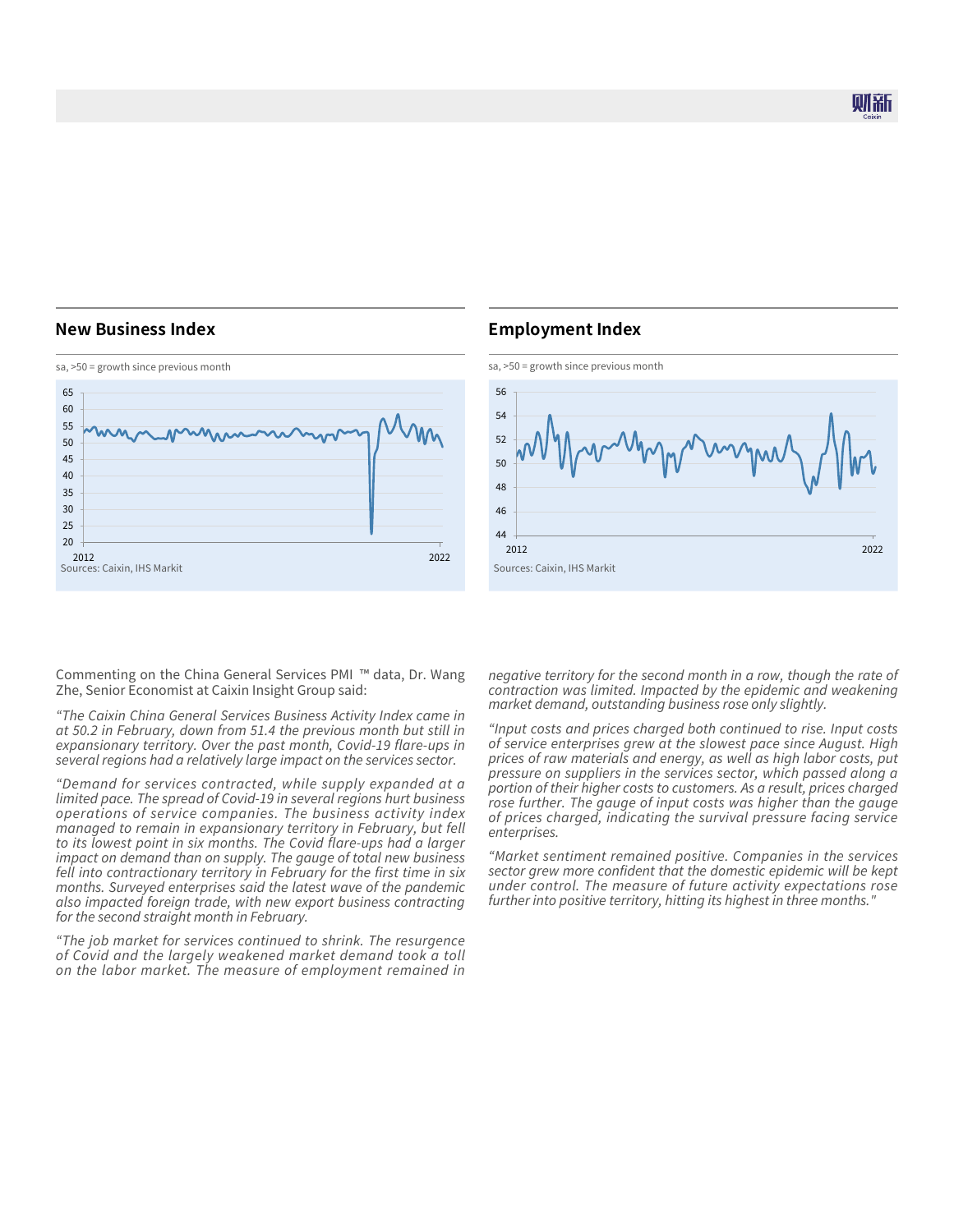Embargoed until 0945 CST (0145 UTC) 3 March 2022

## **Caixin China General Composite PMI**

Composite output growth remains muted in February

Composite indices are weighted averages of comparable manufacturing and services indices. Weights reflect the relative size of the manufacturing and service sectors according to official GDP data. The China Composite Output Index is a weighted average of the Manufacturing Output Index and the Services Business Activity Index.

At 50.1 in February, the seasonally adjusted Composite Output Index was unchanged from January and signalled only a fractional rise in overall business activity across China. As a result, the reading remained below the series average (52.6). Underlying data showed that output rose fractionally across both manufacturing and service sectors midway through the first quarter.

After a slight fall in January, composite new business was stable in February, with a modest increase in sales at manufacturers offsetting a renewed fall at services companies. Both sectors recorded lower intakes of new export business, however, though the pace at which total foreign demand decreased eased since January.

Composite employment fell for the second month running, albeit only marginally. Input cost inflation slowed from January, driven by a weaker increase in services costs, but remained solid overall.

#### **Comment**

Commenting on the China General Composite PMI ™ data, Dr. Wang Zhe, Senior Economist at Caixin Insight Group said:

*"The Caixin China General Composite PMI came in at 50.1 in February, unchanged from the previous month. Output in both the manufacturing and services sectors grew slightly. Demand in the manufacturing sector*  experienced a strong recovery, while demand for services was clearly under *pressure due to the impact of the epidemic. Overseas demand was weak due to the pandemic. The labor markets in both the manufacturing and services sectors shrank. Input costs and output prices continued to grow. We still need to keep an eye on inflationary pressure.* 

*"Overall, the manufacturing PMI rose in February, while the services PMI fell,*  but both remained in positive territory. Demand in the manufacturing sector but both remained in positive territory. Demand in the manufacturing sector improved, while demand in the services sector was greatly affected by the *epidemic. Entrepreneurs remained relatively optimistic about the outlook for their businesses. The job market remained subdued, and pressure on employment remained elevated. Meanwhile, inflation was picking up.*

*"From January to February, several regions across China, including Jiangsu province and the Guangxi Zhuang and Inner Mongolia autonomous regions, suffered flare-ups of Covid-19. Epidemic control measures were strengthened, which restricted transportation and sales. Under the "triple pressure" of demand contraction, supply shocks and weakening expectations, the economy's recovery is still not robust. Stabilizing economic growth remains an important focus of the government.* 

*"Policymakers should enhance support policies to encourage employment, strengthen structural support for small and midsize enterprises and effectively reduce the tax burden and fundraising costs for companies. Meanwhile, they should maintain a stable market environment, continue to stabilize commodity supply and prices, and lighten the cost burden on businesses in the middle and lower reaches of supply chains."*

### **China General Composite Output Index**





#### **Index by sector**

 $sa$ ,  $>50$  = growth since previous month

 $25$ 30 35  $40$ 45 50 55 60 2017 2022

Sources: Caixin, IHS Markit

Services Business Activity / Manufacturing Output